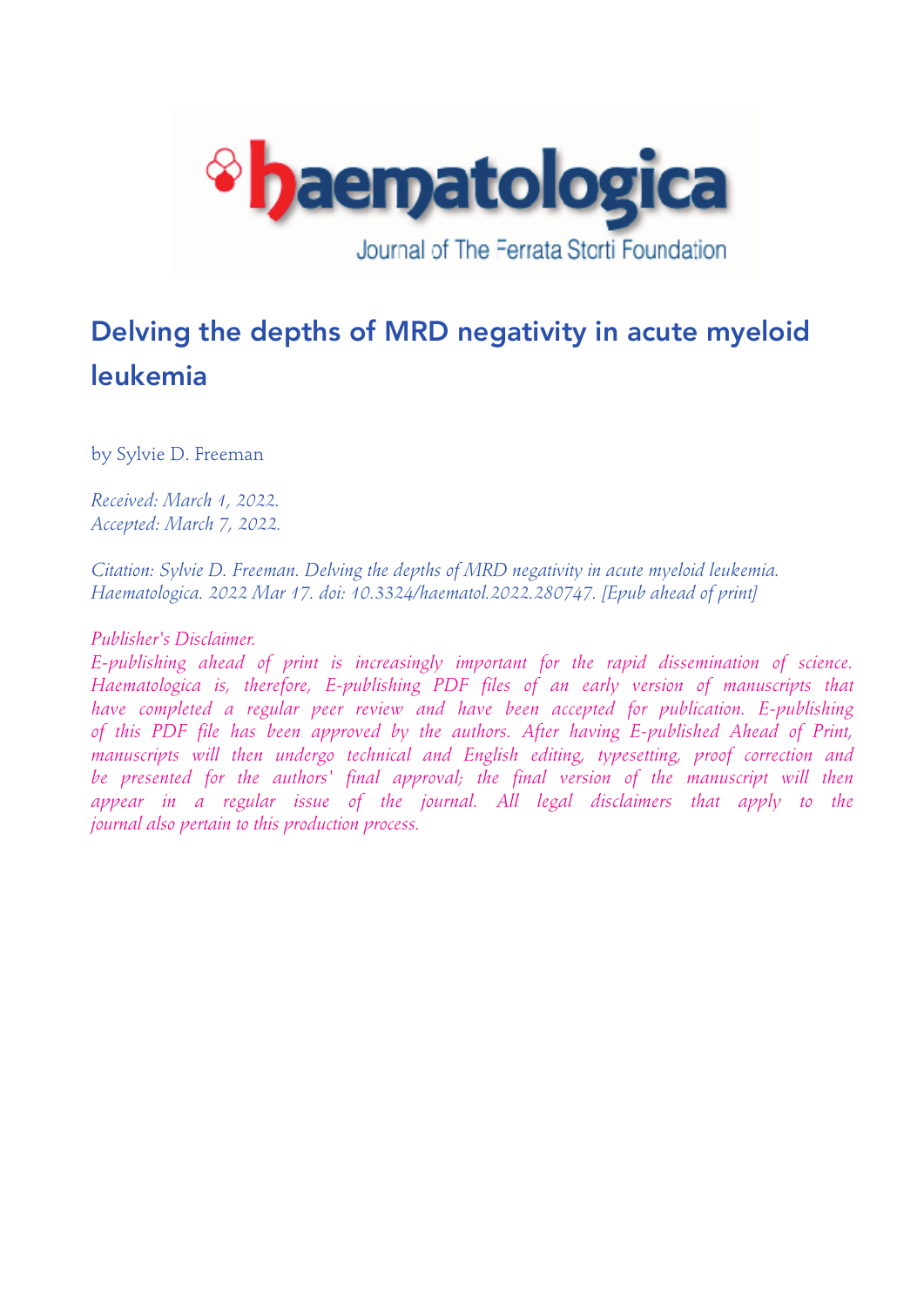Sylvie D Freeman<sup>1</sup>

Delving an algo the suppliers of Birmingham, United King<br>
Delving and Immunotherapy, University of Birmingham, United King<br>
Sison rates are high after frontline chemotherapy in acute myelois<br>
sison rates are high after fr where the search of the time of a search of the search of the search of the search of the search of the search of the search of the search of the search of the search of the search of the search of the search of the search Sylvie D Freeman-<br>1. Institute of Imm<br>E-mail: s.freeman (<br>Although I<br>many patients in<br>sufficiently by furt<br>more sensitive e<br>morphological ren<br>categories have im<br>substantially bette<br>hazard ratio of 0.<br>Indeed, several Al<br>cli E-mail: s.freeman@bham.ac.uk<br>
Akhough remission rates are high after frontline chemotherapy in acute myeloid Immy patients in remission will have residual leukemic cells that may initiate relapse<br>
sufficiently by further Although remission rate<br>many patients in remission w<br>sufficiently by further therapy.<br>more sensitive estimates of<br>morphological remission with r<br>categories have implications for<br>substantially better outcomes-<br>hazard ratio A a d e l e b d l d l d l n n d l l d atients in remission will have residual leukemic cells that may initiate relapse if not cleared<br>tly by further therapy. The advent of measurable residual disease assays for AML has resulted in<br>the thy by further therapy. T sufficiently by further therapy. The advent of measurable residual disease assays for AML has resulted in<br>more sensitive estimates of residual leukemia, allowing patients to be subdivided into complete<br>morphological remiss more sensitive estimates of residual leukemia, allowing patients to be subdivided into complete<br>morphological remission with negative MRD (CR<sub>MRD</sub><sup>-</sup>) or with positive MRD (CR<sub>MRD</sub><sup>-)</sup>?. These response<br>categories have impl morphological remission with negative MRD (CR<sub>MRD</sub><sup>-</sup>) or with positive MRD (CR<sub>MRD</sub><sup>-</sup>)<sup>2</sup>. These response<br>categories have implications for therapeutic decisions as AML patients with an MRD negative remission have<br>substan exact portion in MRD metallic and the metallic state in the metallic state of the metallic reactions as AML patients with an MRD negative substantially better outcomes-independently of other factors such as their genetic r morphological remission with negative MRD (CR<sub>MRD</sub>-) or with positive MRD (CR<sub>MRD</sub>+)<sup>1</sup>. These response ive remission have<br>- with an average<br>11,151 patients<sup>2</sup>.<br>gnostic marker to<br>ve predominantly<br>led strategies. This<br>ons on allogeneic<br>re courses can be<br>all is now a central<br>emerged from the<br>ger adults with a<br>r than allogenei substantially better outcomes- independently of other factors such as their genetic risk - with an average havard ratio of 0.36 and 5-year overall survival of 68% from a large meta-analysis of 11,151 patients<sup>2</sup>. Indeed, s hazard ratio of 0.36 and 5-year overall survival of 68% from a large meta-analyss of 11,151 patients<sup>3</sup>.<br>Indeed, several AML triall groups have progressed from validation of MRD as a key progrostic marker to<br>clinical trial mazard ratio of 0.36 and 5-year overall survival of 68% from a large meta-analysis or 11,151 patents?<br>
Indical triats that trial groups have progressed from validation of MRD as a key progrootic marrier<br>
Indical trials tha . elinical trials that use MRD results to direct therapy. Not surprisingly such trials have predominantly<br>targeted younger adults with intermediate genetic risk AML in first remission for MRD guided strategies. This<br>is due t targeted younger adults with intermediate genetic risk AML in first remission for MRD guided strategies. This is due to the perceived need for better risk stratification in this group to inform decisions on allogeneic<br>tran is due to the perceived need for better risk stratification in this group to inform decisions on allogeneic<br>transplant. Whether intermediate risk younger adults with a CR<sub>MRD</sub>- test after 1 or more courses can be<br>spared th transplant. Whether intermediate risk younger adults with a CR<sub>MRD</sub><sup>-</sup> test after 1 or more courses can be spared the toxicity of allogeneic transplant without a detrimental effect on their survival is now a central questi transplant. Matter intermediate risk y ranger adults and a string a court and a chief six younger adults is now a central question for the management of AML. Evidence to support this approach has recently emerged from the spation for the management of AML. Evidence to support this approach has recently emerged from the GIMEMA-AML-1310<sup>3</sup> and HOVON-SAKK-132<sup>4</sup> trials that allocated intermediate risk younger adults with a GR<sub>MRD</sub>- test, as as THE CONTENDANA CONDEXANT AND HOVON-SAKK-132<sup>4</sup> trials that allocated intermediate risk younger adults with a CR<sub>MRD</sub><sup>-</sup> test, as assessed by flow cytometry after 2 courses, to autologous rather than allogeneic transplant.

GIMEMA-AML-1310<sup>-</sup><br>CR<sub>MRD</sub>- test, as a<br>transplant. Both tria<br>received their autolo<br>Now an exte<br>issue<sup>5</sup> sheds light o<br>leukocytes) can be re<br>responders have sigr<br>that flow cytometric and HOVON-SAKK-132<br>ssessed by flow cytom<br>Is reported encouraging<br>gous transplant.<br>ended analysis of the GI<br>n whether current ELN<br>fined to identify patients<br>inificantly better outcome<br>2 MRD of 0.1% or abov trials that allocated intermediate risk younger link is and<br>that a link of the allogeneic<br>2-year survival rates of over 75% for these patients when they<br>MEMA-AML-1310 trial by Dr Buccisano and colleagues in this<br>criteria o CRMRD - 1223, and allows are approached and allows are approximated by the CRMR MANL-1310 trial by Dr Buccisano and colleagues in this issue<sup>5</sup> sheds light on whether current ELN criteria of a flow cytometric MRD-negative transplant.<br>
The transformation of the GIMEMA-AML-1310 trial by Dr Buccisano and colleagues in this<br>
issue<sup>5</sup> sheds light on whether current ELN criteria of a flow cytometric MRD-negative test (<0.1% of<br>
leukocytes) can be Now an extended analysis of<br>issue<sup>5</sup> sheds light on whether curre<br>leukocytes) can be refined to identify<br>responders have significantly better c<br>that flow cytometric MRD of 0.1% Now an entertainment of the Content analysis of the GIMEMA-AML-1310 of the GIMEMA-AML-1310 trial behind to identify patients with a deeper remission and, crucially, whether these 'deeper'<br>ers have significantly better outc issue<br>leuko<br>respo<br>that f sheds are the refined to identify patients with a deeper remission and, crucially, whether these 'deeper'<br>nders have significantly better outcomes. In AML, there is a high level evidence base and agreement<br>low cytometric M responders have significantly better outcomes. In AML, there is a high level evidence base and agreement that flow cytometric MRD of 0.1% or above correlates with high relapse rates and inferior survival at that flow cytom that flow cytometric MRD of 0.1% or above correlates with high relapse rates and inferior survival at that flow cytometric MRD of 0.1% or above correlates with high relapse rates and inferior survival at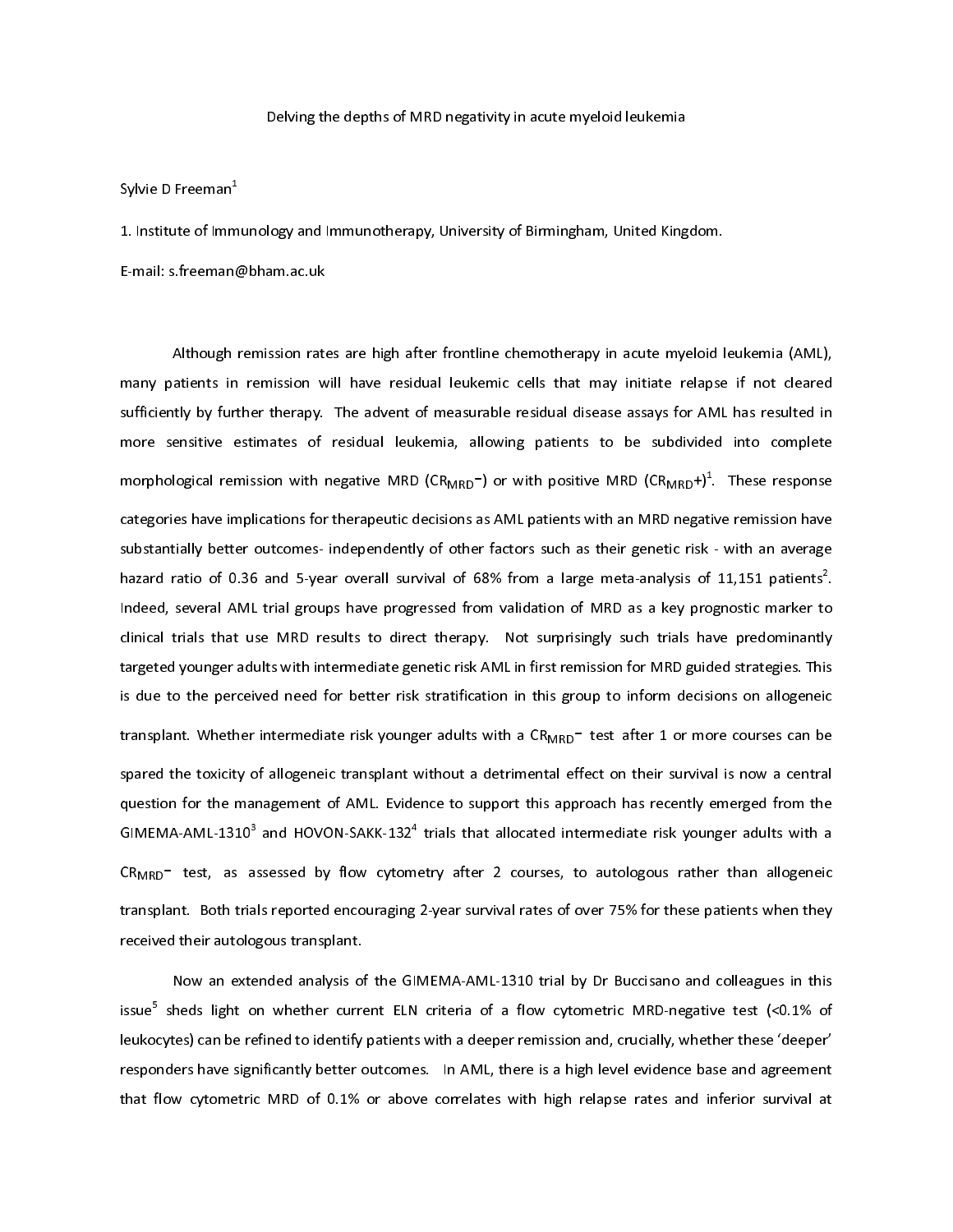multiple treatment time-points<br>mutations when MRD is measure<br>3 years of 89%)<sup>6</sup>. Flow cytom<br>undetectable residual leukemia c<br>prognostic relevance (Figure).<br>acceptable coefficients of variatic<br>with less than 20-30 positive ; unstandant meantly courses (comulative incidence specifies adder the first 2 chemotherapy courses (comulative incidence of realpse at entire of Relation 2.1% may represent technically detectable as well as form mensurat 3 years of 89%<sup>8</sup>. Flow excometric MRD below 0.1% may represent technically detectable as well as<br>undetectable readulal liukemia commensurate with assay sensitivity and accordingly has less well defined<br>prognostic relevanc 3 years of 89%)<br>
undetectable resi<br>
prognostic releva<br>
acceptable coeffic<br>
with less than 20<br>
limit of detection<br>
myeloma<sup>7</sup>, chroni<br>
clinical validation.<br>
observed that on<br>
below 0.035% aft<br>
leukocytes). Th<br>
negative gro dual leukemia commensurate with assay sensitivity and accordingly has less well defined<br>note (Figure). By the technical /statistical parameters of rare event analysis (set by<br>lents of variation for reliability of the meas prognostic relevance [Figure]. By the technical /statistical parameters of rare event analysis [set by<br>ecceptable coefficients of variation for relability of the measurement), flow cytometric MRD is undetectable<br>with less propose "economic relevance" in the Communical Society and the technical of the technical parameters of variation for reliability of the measurement), flow cytometric MRD is undetectable<br>with leas than 20-30 positive cells with less than 20:30 positive cells and unquantifable with less than 50. These standardised criteria for the<br>limit of detection (LOD) and quantitation (LOQ) are applied to report high sensitivity flow cytometric MRD in<br>mye limit of detection (LOD) and quantitation (LOQ) are applied to report high sensitivity flow cytometric MRD in<br>myeloma", chronic lymphocylic leukemia (CLL)<sup>4</sup> and acute lymphoblastic leukemia (ALL)<sup>5</sup> following extensive<br>di Impeloma<sup>2</sup>, chronic lymphocytic leukemia (CLL)<sup>8</sup> and acute lymphobiastic leukemia (ALL)<sup>9</sup> following extensive<br>Ichical validation. The GIMEMA investigators sought to establish their progrostic value in AML. Firstly they<br> myeloma<br>
clinical val<br>
observed<br>
below 0.0<br>
leukocyte:<br>
negative g<br>
criteria ha<br>
Restricting<br>
flow cytor<br>
patients w<br>
of flow cyt<br>
guide targ<br>
W<br>
had a nor<br>
respective<br>
the currer<br>
MRD aftel<br>
prognostic<br>
important<br>
(arisin , chronic lymphocytic leukemia (CLL)\*<br>idation. The GIMEMA investigators so<br>that only two thirds of patients with<br>35% after 2 or 3 courses) had deepe<br>s). Then importantly, they show troup (as categorised by the trial). 1<br>ad and acute lymphoblastic leukemia (ALL)<br>
bught to establish their prognostic value in MRD negative tests (categorised in the<br>
r remissions by the LOQ (ie <0.01% MRL<br>
his LOQ further discriminated survival if<br>
hose identifie in AML. Firstly they<br>
a AML-1310 trial as<br>
b cells of 0.5 million<br>
in the overall MRD<br>
mission by the LOQ<br>  $D^-$  adults (p<0.01).<br>
These reproducible<br>
ifying at least some<br>
improved reporting<br>
t be used to further<br>
DQ thre observed that only two thirds of patients with MRD negative tests (categorised in the AML-1310 trial as<br>below 0.035% after 2 or 3 courses) had deeper remissions by the LOQ (ie <0.01% MRD cells of 0.5 million<br>elukocytes). T below 0.035% after 2 or 3 courses) had deeper remissions by the LOQ (ie <0.01% MRD cells of 0.5 millionely<br>deukocytes). Then importantly, they show this LOQ further discriminated survival in the overall MRD<br>negative group

below orces). Then importantly, they show this LOQ further discriminated survival in the overall MRD negative group [as categorised by the trial]. Those identified as achieving a deeper remission by the LOQ orteria had a 2 negative group las categorised by the trial). Those identified as achieving a deeper remission by the LOQ triets had a 2-year survival of 86,7% compared to 72.5% for the remaining CR<sub>MHU</sub><sup>-</sup> adults (p-0.01).<br>Restricting th netries had a 2-year survival of 86.7% compared to 72.5% for the remaining CR<sub>MRD</sub> adults (p<0.01).<br>Restricting the analysis to the intermediate genetic risk group produced similar results. These reproducible<br>Divery cytome Exercicling the analysis to the intermediate genelic risk group produced smilar results. These reproducible flow cytometric criteria may therefore improve prognostic information in AML by identifying at least some patients Flow cytometric criteria may therefore improve prognostic information in AML by identifying at least some<br>patients with a deeper remission. This new information paves the way for standardsed improved reporting<br>of flow cyto patients with a deeper remission. This new information paves the way for standardsed improved reporting<br>of flow cytometric AML MRD and, in parallel, prompts questions on how the results might be used to further<br>guide targe follow cytometric AML MRD and, in parallel, prompts questions on how the results might be used to further guide targeted de-escalation or intensification of therapy.<br>While some AML-1310 patients were re-classified as MRD-p guide targeted de-escalation or intensfication of therapy.<br>
While some AML-1310 patients were re-dassified as MRD-positive from the LOQ thresholds, they<br>
had a non-inferior outcome to those with MRD-positivity over 0.035% While some AML-1310 patients were re-classified<br>had a non-inferior outcome to those with MRD-positivity<br>respectively), despite not having been identified for MRD<br>the current consensus that intensification cannot be rec<br>MRD ヽヽ c ヽ ' t t ヒ c a っ e on-inferior outome to those with MRD-positivity over 0.035% (2-year survival of 72.5% and 67%<br>evely), despite not having been identified for MRD-directed allogeneic transplantation. This supports<br>evely), despite not having respectively), despite not having been identified for MRD-directed allogeneic transplantation. This supports the current consensus that intensification cannot be recommended simply based on persisting low level MRD after f the current consensus that intensification cannot be recommended simply based on persisting low level<br>MRD after frontline treatment, particularly when levels are stable in serial measurements. Of course the<br>prognostic valu

MRD after frontline treatment, particularly when levels are stable in serial measurements. Of course the prognostic value of low level MRD may vary according to treatment schedules and genetic risk but, importantly, accura prognostic value of low level MRD may vary according to treatment schedules and genetic risk but, importantly, accurate estimation of this will depend on the robust exclusion of technical false positives (arising from back mportantly, accurate estimation of this will depend on the robust exclusion of technical false positives (arising from background). This is being addressed in ongoing initiatives by the ELN-DAVID group and others.<br>Convers importantly, accurately, accurately in this is being addressed in ongoing initiatives by the ELN-DAVID group and others.<br>
Conversely, given the excellent survival of the deep responders by LOQ criteria, could separating ou Conversely, given the excellent survival of the deep responders by LOQ criteria, could separating out<br>these patients be a first step to sparing them unnecessary intensification or maintenance? It is of interest<br>that about Example, the excellent survival of the excellent survival of the deep respondence? It is of interest<br>out 40% of the AML-1310 cohort with *Flt3-ITD* mutations or poor risk cytogenetics were in the<br>responder category. With r that about 40% of the AML-1310 cohort with *Flt3-ITD* mutations or poor risk cytogenetics were in the<br>'deeper' responder category. With regards the former, if the AML is also *NPM1* mutated, accumulated<br>evidence supports t that about 40% of the AML-1310 cohort with Fits-ITD mutations or poor risk cytogenetics were in the<br>
'deeper' responder category. With regards the former, if the AML is also *NPM1* mutated, accumulated<br>
evidence supports t evidence supports the strategy of serial PCR MRD monitoring for deep responders<sup>1</sup>. This will enable the evidence supports the strategy of serial PCR MRD monitoring for deep responders<sup>1</sup>. This will enable the evidence supports the strategy of serial PCR MRD monitoring for deep responders1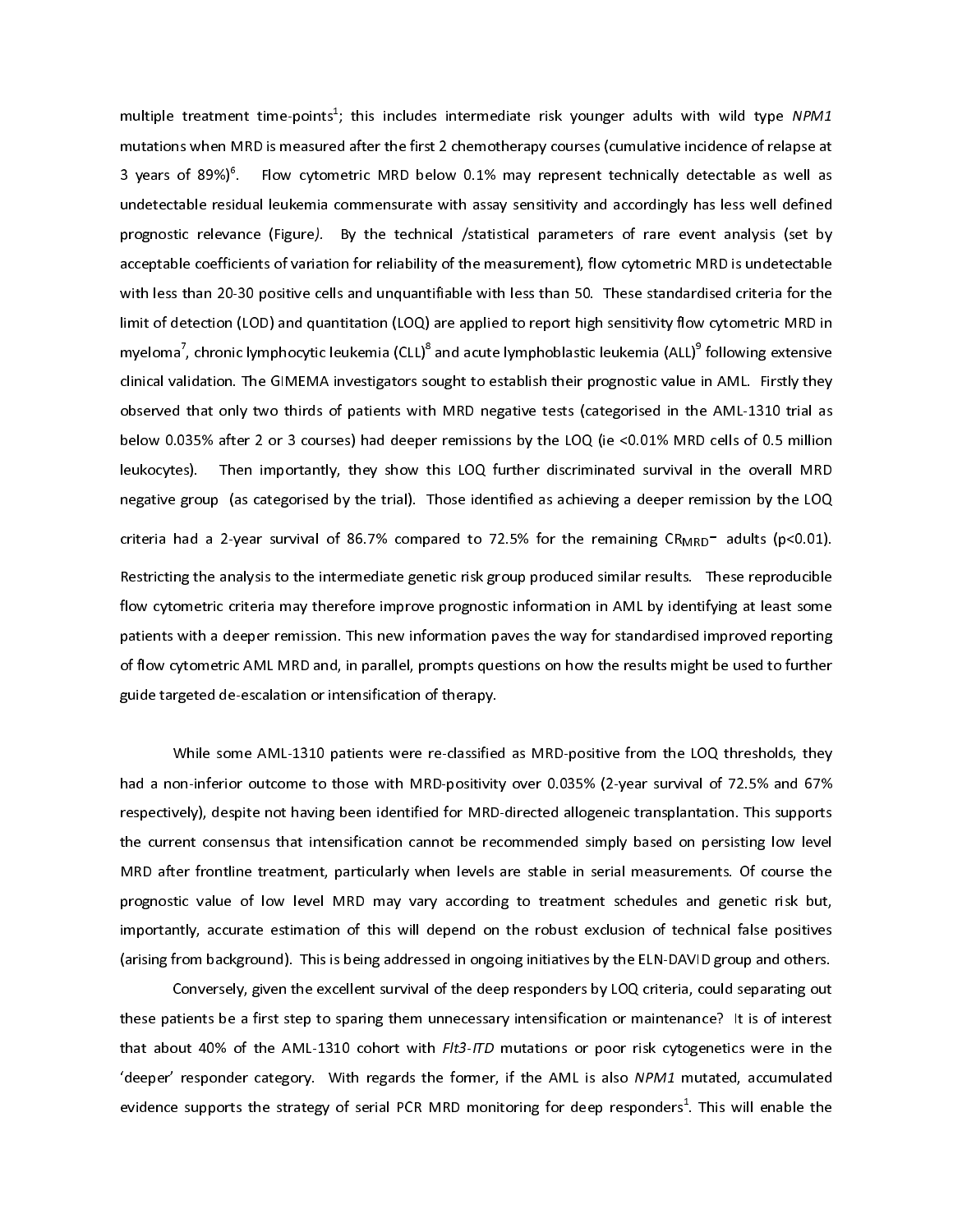toxicity of an allogeneic or even an autologous transplant to be avoided for some patients. A similar watch-

monitoring. For younger adults with allo-mandatory AML, the balance of benefit for myeloablative versus reduced intensity conditioning remains controversial<sup>19</sup>. An early deep MRD response sustained at the pre-<br>transplant reduced intensity conditioning remains controversial<sup>137</sup>. An early deep MRD response sustained at the pre-<br>transplant MRD assessment could more precisely identify those patients for whom reduced intensity<br>conditioning may reduced intensity conditioning remains controversial". An early deep MRD response sustained at the pre-<br>transplant MRD assessment could more precisely identify those patients for whom reduced intensity<br>conditioning may suf transponsion of the state of the protect relapse<sup>t4</sup>.<br>
Based on this study, flow cytometric MRD response measurements that incorporate the absolute<br>
flow cytometric LOQ thresholds - already in use for myeloma, CLL and ALL conditioning may suffice to prevent relapse<sup>11</sup>.<br>Based on this study, flow cytometric<br>flow cytometric LOQ thresholds - already in<br>adjunct to extend the current ELN recom<br>Consideration should be given to the collecti<br>treatm based on the cytometric LOQ thresholds - already in use for myeloma, CLL and ALL - have promise as an useful to extend the current ELN recommended flow cytometric definition of  $CR_{MRO}$  for AML ration should be given to the for the cytometric location of LOQ thresholds - already in use for my exponential of the consideration should be given to the collection of this data in ongoing trials to improve interpretation of treatment efficacy. adjunction to extend the current ELN recommended flow cytometric definition of consideration should be given to the collection of this data in ongoing trials to improve interpretation of treatment efficacy. Consideration showled be given to the collection of this data in ongoing trials to improve interpretation of this data in ongoing trials to improve interpretation of this data in our collection of the collection of the col treatment efficacy.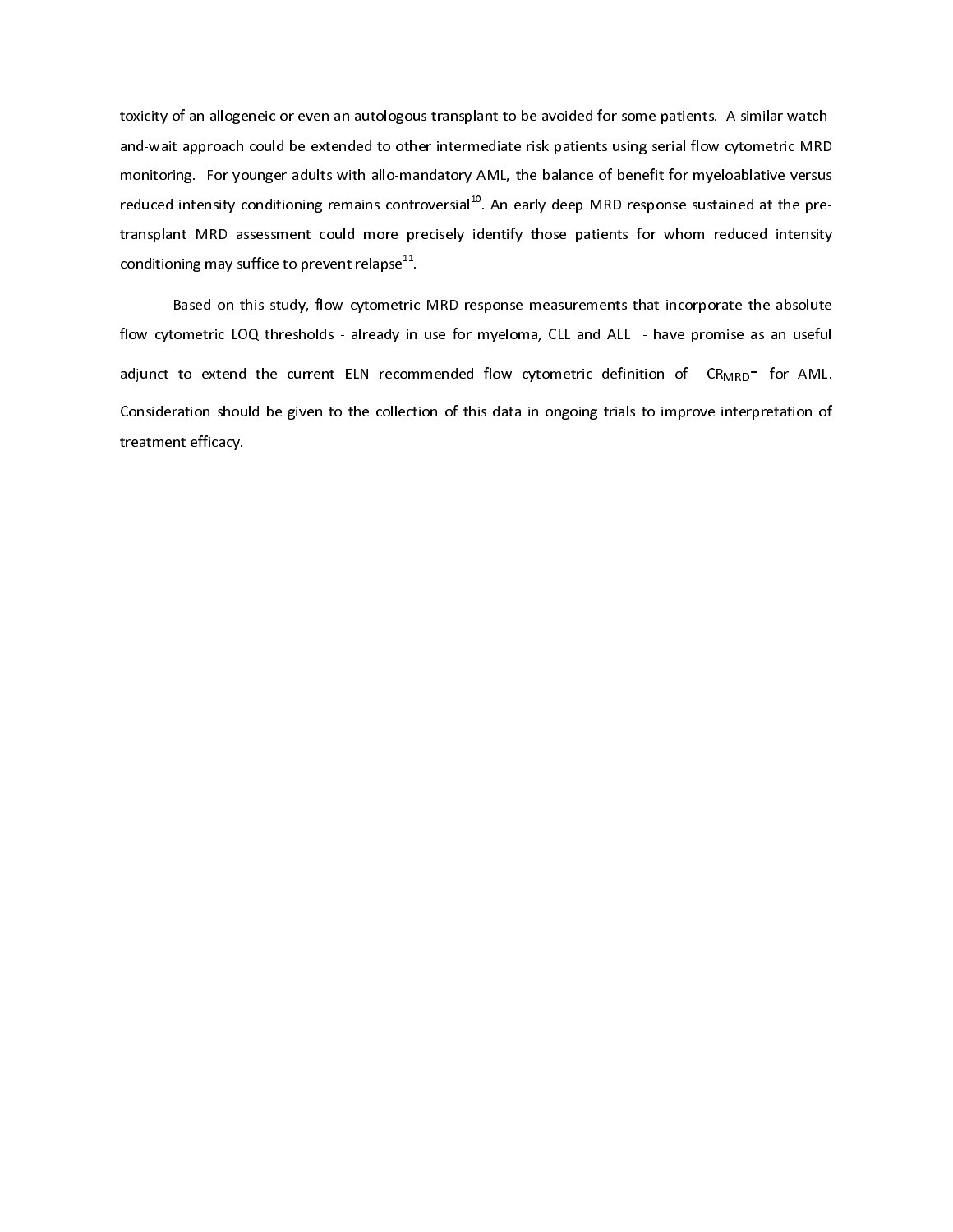Party, Blood, 2023, 2021;13582, 2021, 2021; 2021; 2021; 2021; 2021; 2021; 2021; 2021; 2022; 2021;121;1390;121;1390;121;1390;121;1390;121;1390;121;1390;121;1390;121;1390;121;1390;121;1390;121;1390;121;1390;121;1390;121;1390 2. Short NJ, Zhou S, Fu C, et al. Ass<br>Patients With Acute Myeloid Leukemia:<br>2020;6(12):1890-1899.<br>3. Venditti A, Piciocchi A, Candoni<br>therapy for young adults with newly dia<br>4. Lowenberg B, Pabst T, Maerten<br>and middle-aged

In Acture Myeloid Leukemia, and Statistic Actual Actual Notes and Myeloid Check MRD Working<br>
In Actual Myeloid Checkmia (AML: A Consentius Decument from the European LeukemiaNet MRD Working<br>
Parkets With Actual Sylve Care Paltents with Action Myrical Leakemia: A Systematic Review and Meta-analysis. JAMA Oncol.<br>2020.6:12):1890-1899 (Notacchi A, Candoni A, et al. GIMEMA AML1310 trial of risk-adapted, MRD directed<br>3. Venditti A, Piciocchi A, C 2020;6(12):1390-1899.<br>
3. Vendttit A, Pelocchi A, Candoni A, et al. GIMEMA AML1310 trial of risk-adapted, MRD<br>
therapy for young adults with newly diagnosed acute myeloid leukemia. Blood. 2019;134(12):<br>
therapy for young a 3. Venditti A, Picic<br>therapy for young adult<br>4. Lowenberg B, P<br>and middle-aged adults<br>1121.<br>5. Buccisano F, Pa<br>limit of quantification-<br>myeloid leukemia. A po<br>6. Freeman SD, Hi<br>Response in Acute Mye<br>Mutations. J Clin Oncol therapy for young adults with newly diagnosed acute myelod leukemia. Blood. 2019;134(12):935-945.<br>4. Lowehberg, B, Pabsir T, Maeterns J, et al. Addition of lenablomidel to interasive trestment in you<br>small of the signal of <sup>1</sup> Lowenberg 8, Pabst T, Maertens], et al. Addition of lenalidomide to intensive treatment in you<br>
1121.<br>
1121.<br>
5. Buccisano F, Palmieri R, Piciocthi A, et al. Clinical relevance of an objective – limit of quantification and middle-aged adults with newly diagnosed AML: the HOVON-SAKK-132 trial. Blood Adv. 2021;5(4):1110-<br>1121.<br>
5. Lowestano F, Palmieri R, Picrochi A, et al. Clinical relevance of an objective – limit of detection –<br>Imit of 1121<br>
s. Buccisano F, Palmieri R, Piciocchi A, et al. Clinical relevance of an objective – limit of detection –<br>
limit of quantification - based flow cytometry approach for measurable residual disease assessment in acut<br>
m 1121. Imit of quantification - based flow cytometry approach for measurable residual disease assessment in ac<br>myeloid elukemia. A post-hoc amalyai of the GIMEMA AML3130 (rial. Heenatologica. xw.<br>
5. Freeman 50, Hils RK, Virgo P, myelod leukemia A post-hoc analysis of the GIMEMA AML13D trail Hearmatologica, xxx<br>K6 — Freeman SD, HIIs RK, Virgo P, et al. Measurable Residual Disease as Induction Redefines Partial<br>Response in Acute Myeloid Leukemia and 6. Freeman SD, Hills RK, Virgo P, et al. Measurable Residual Disease at Induction Red<br>Response in Actual Myleloid Leukemia and Stratifies Dutcomes in Patients at Standard Risk<br>Mutations . J Clin Oncol. 2018;36(15):1486-149 Response in Acute Myeloid Leukemia and Stratifies Outcomes in Patients at Standard Risk Without NPM<br>Mutations J Clin Onco. 12018;36:15:14:468-1497.<br>The Costa U, Deman BA, Bal S, et al. International harmonization in perfor Mutations . J Clin Oncol. 2018;36;15):1486-1497.<br>7. Costa Li, Derman 8A, Bal S, et al. International harmonization in performing and reporting minima<br>residual disease assessment in multiple myeloma trials . Leukemia . 2021 7. Costa LJ, Derman BA, Bal S, et al. Internat<br>residual disease assessment in multiple myeloma<br>8. Rawstron AC, Fazi C, Agathangelidis A, et<br>cytometry and high-throusphut sequencing for method.<br>Intelation in European Resear residual disease assessment in multiple myclomatrials. Leukemia 2.021,55 (U.18-30)<br>
8. Rawstron AC, Faul C, Agathangelidis A, et al. A complementary role of multiparameter flow<br>cytometry and high-throughput sequencing or m 8. Rawstron AC, Fazi C, Agathangelidis A, et al. A complementary role of multiparty and high-throughput sequencing for minimal residual disease detection in multiple lielukemia. an European Research Initiative on CLI study cytometry and high-throughput sequencing for minimal residual disease detection in chronic lymptochemic and Europa Reeserch Initiative on CL study, Leukemina, 2016;30(4):329-336.<br>19. Theurisen P, Mejstrikova E, Sedek L, et ieukemia: an European Research initiative on CLL study, Leukemia. 2016;30(4):929-936.<br>
9. Therouissen P, Mejstrikove E, Sedek L, et al. Standardzed flow cytometry for highly sensitive MRD<br>
9. Thereman SD, Cradiock C. Selec 9. Theunissen P, Mejstrikova E, Sedek L, et al. Standardized flow cytometry for higherements in B-cell acute lymphobiastic leukemia. Blood. 2017;129(3):347-357.<br>measurements in B-cell study. Leukemia. 2016;30(4):47-357.<br>11 9. Theunissen P, Mejstrikova E, Sedek L, et al. Standardized flow cytometry for highly sensitive MRD 10. Freeman SD, Craddock C. Selection of Conditioning Intensity for Allogeneic H<br>Transplantation in Acute Myeloid Leukemia and Myelodysplasia - New Evidence Emeraporation in Acute Myeloid Leukemia and Myelodysplasia - New

Transplantation in Acute Myeloid Leukemia and Myelodysplasia - New Evidence Emerges. Transplant Cell<br>The: 2021,27 (5):44.445.<br>11. Hourigan C5, Dillon LW, Gui G, et al. Impact of Conditioning Intensity of Allogeneic Transpl Transplantation in Acute Myeloid Leukemia and Myelodysplasia - New Evidence Emerges. Transplant Cell There. 2021; Therefore, Therefore, Therefore, Therefore, Therefore, Therefore, Therefore, Therefore, Therefore, Therefore, Theorem 1283. for Acute Myeloid Leukemia With Genomic Evidence of Residual Disease. J Clin Oncol. 2020;38(12):1273-<br>1283.<br>1283. for Acute Myeloid Leukemia With Genomic Evidence of Residual Disease. J Clin Oncol. 2020;<br>1283.<br>J Clin Oncol. 2020;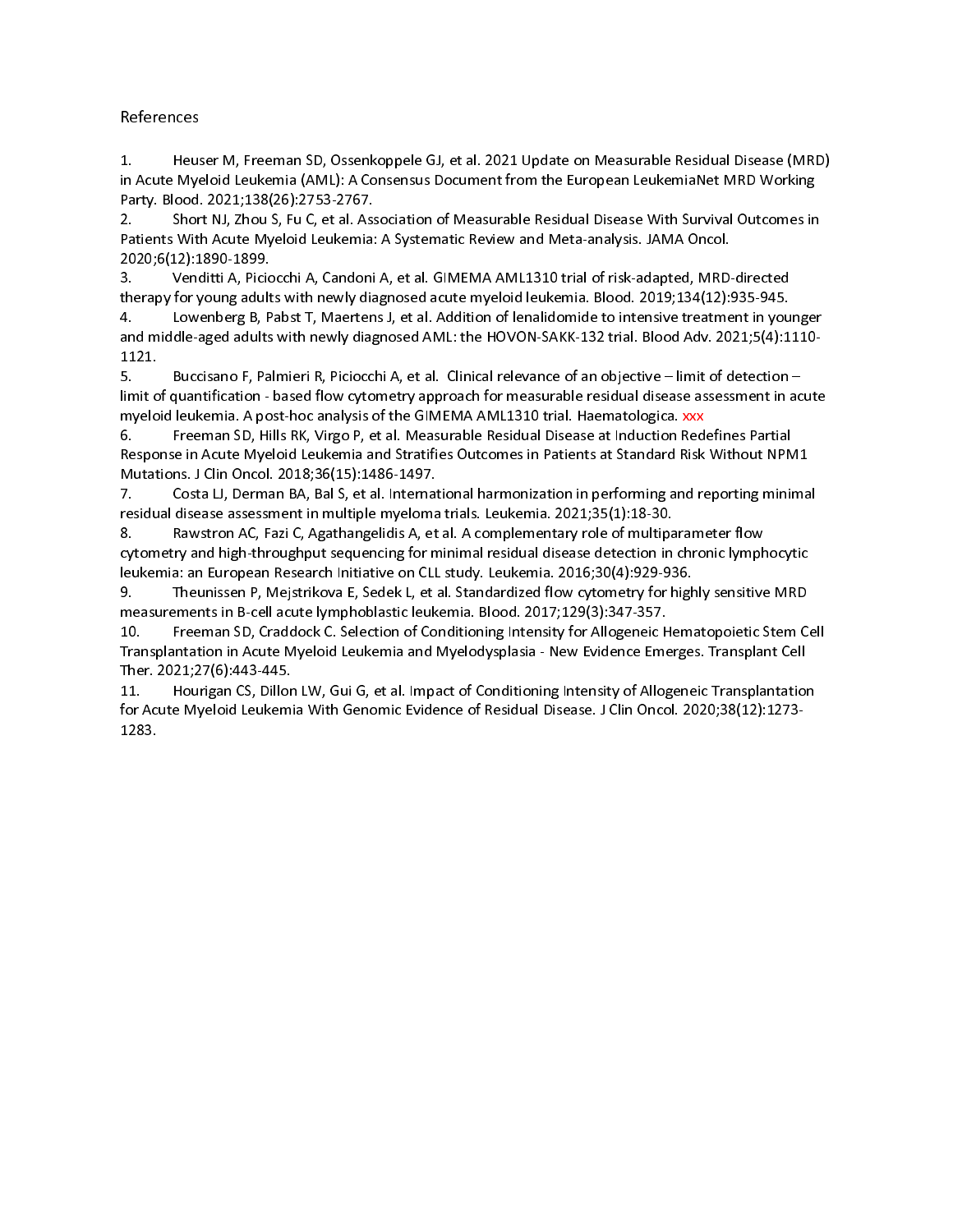rigare. Interpretation of Flow Cytometric MRD<br>\*More than 50 cells (absolute LOQ) in the AMI<br>background noise. The level of background<br>exclusion of normal regenerating blasts by the<br>BMs. For example if LAIP gate has a backg background noise. The level of background noise (LOB) from non-leukemic blasts will depend on the exclusion of normal regenerating blasts by the LAIP gate and can be estimated by testing a range of control<br>BMs. For example exclusion of normal regenerating blasts by the LAIP gate and can be estimated by testing a range of control<br>BMs. For example if LAIP gate has a background noise of up to 0.02% and 0.5 million leukocytes are<br>acquired, there BMs. For example if LAIP gate has a background noise of up to 0.02% and 0.5 million leukocytes are<br>acquired, there may be up to 100 non-AML cells.<br>Abbreviations: MRD, measurable residual disease; LAIP, leukenic aberrant im

acquired, there may be up to 100 non- AML cells.<br>Abbreviations: MRD, measurable residual disease; LAIP, leukemic aberrant immunophenotype; DFN,<br>different from normal aberrant immunophenotype; LOD, limit of detection; LOQ, acquired, there may be up to 100 non- AML cens.<br>Abbreviations: MRD, measurable residual disease:<br>different from normal aberrant immunophenotyp<br>limit of blank; BM, bone marrow different from normal aberrant immunophenotype; LOD, limit of detection; LOQ, limit of quantitation<br>limit of blank; BM, bone marrow<br> $\frac{1}{2}$ , leukemic aberrant immunophenotype; LOD, limit of detection; LOQ, limit of quant dimit of blank; BM, bone marrow<br>http://www.aberrant immunophenotype; LOD, limit of detection; LOQ, limit of detection; LOB, limit of detection;<br>intervals of the control of the control of the control of the control of the c limit of blank; BM, bone marrow